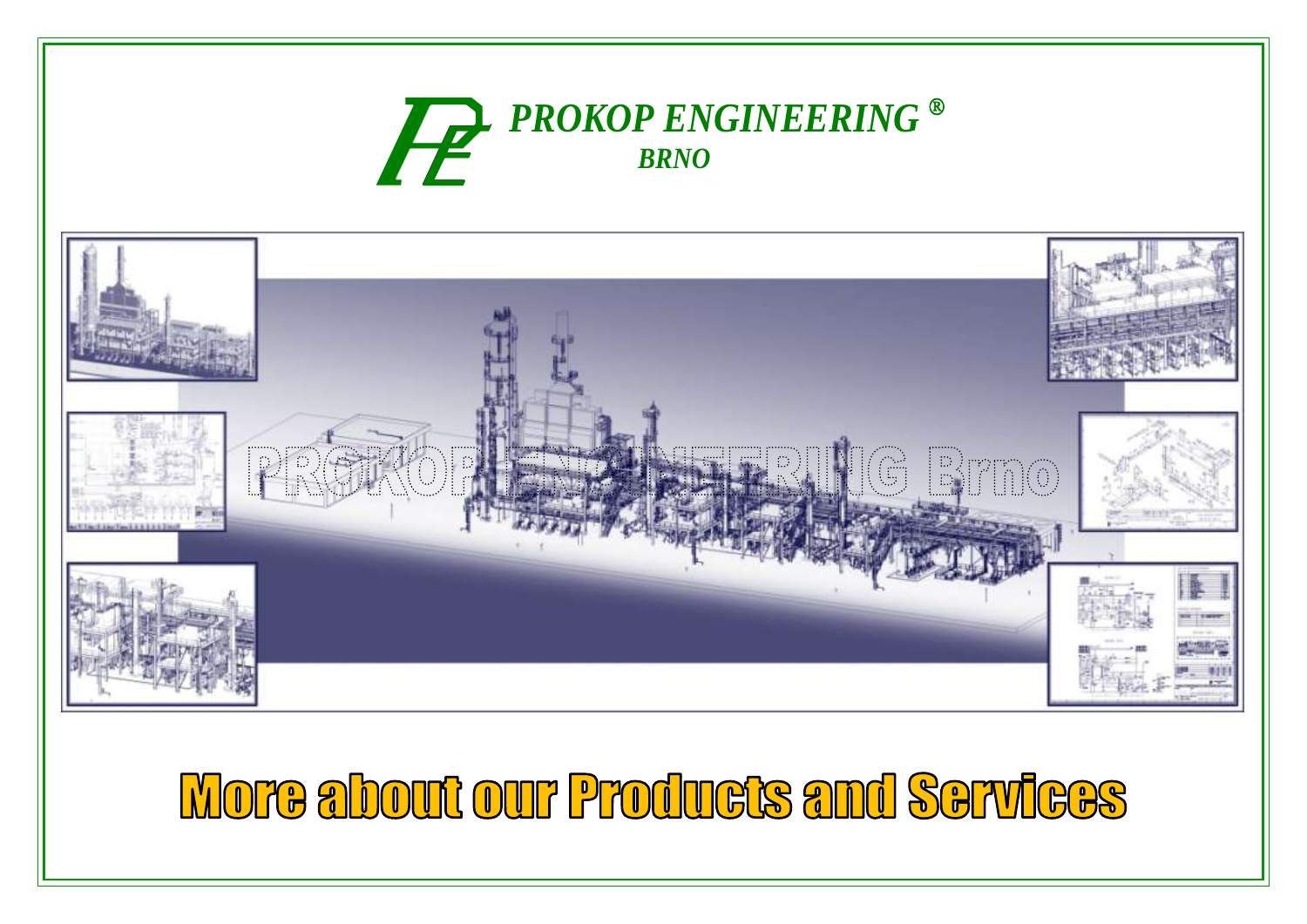

## **E/P/C Contractor for :**

- Crude Oil Processing Projects Gas Processing Projects
- 



Engineering / Procurement / Construction - **LUMP SUM TURN-KEY** Projects

or

Project Management, Engineering, Services, Procurement Services, Construction Management Services

as convenient to particular Client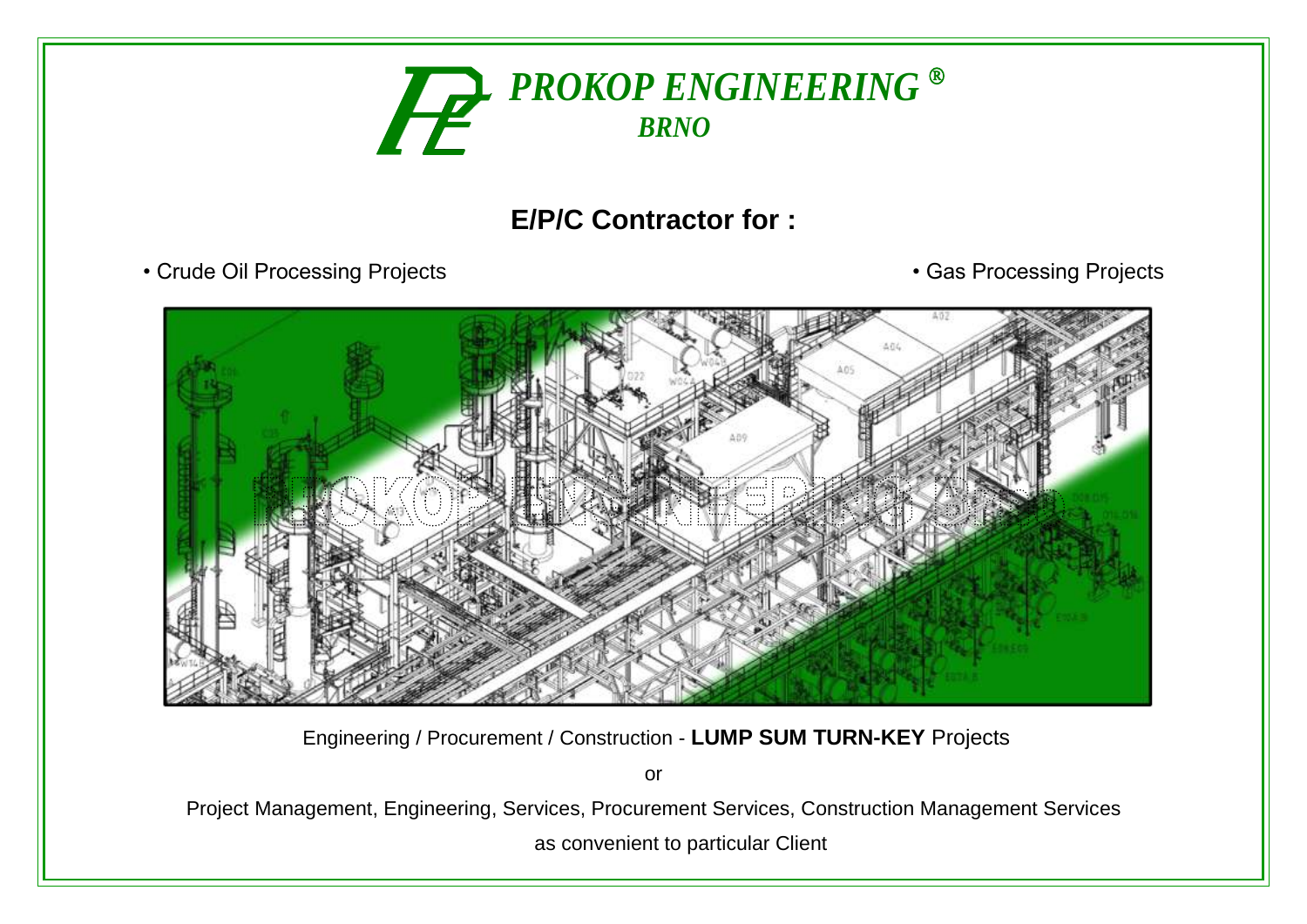

### **Typical elements of PROKOP ENG. scope of works and usual types of projects:**

- LSTK Processing Complexes including Utility Systems
- Alternatively: Project Management, Engineering Services,
- Procurement Services, Construction Management Services, etc.



#### **Assistance to Start-up of Units**

• LSTK Process Units

• Revamping and Upgrading of existing Process Plants and Units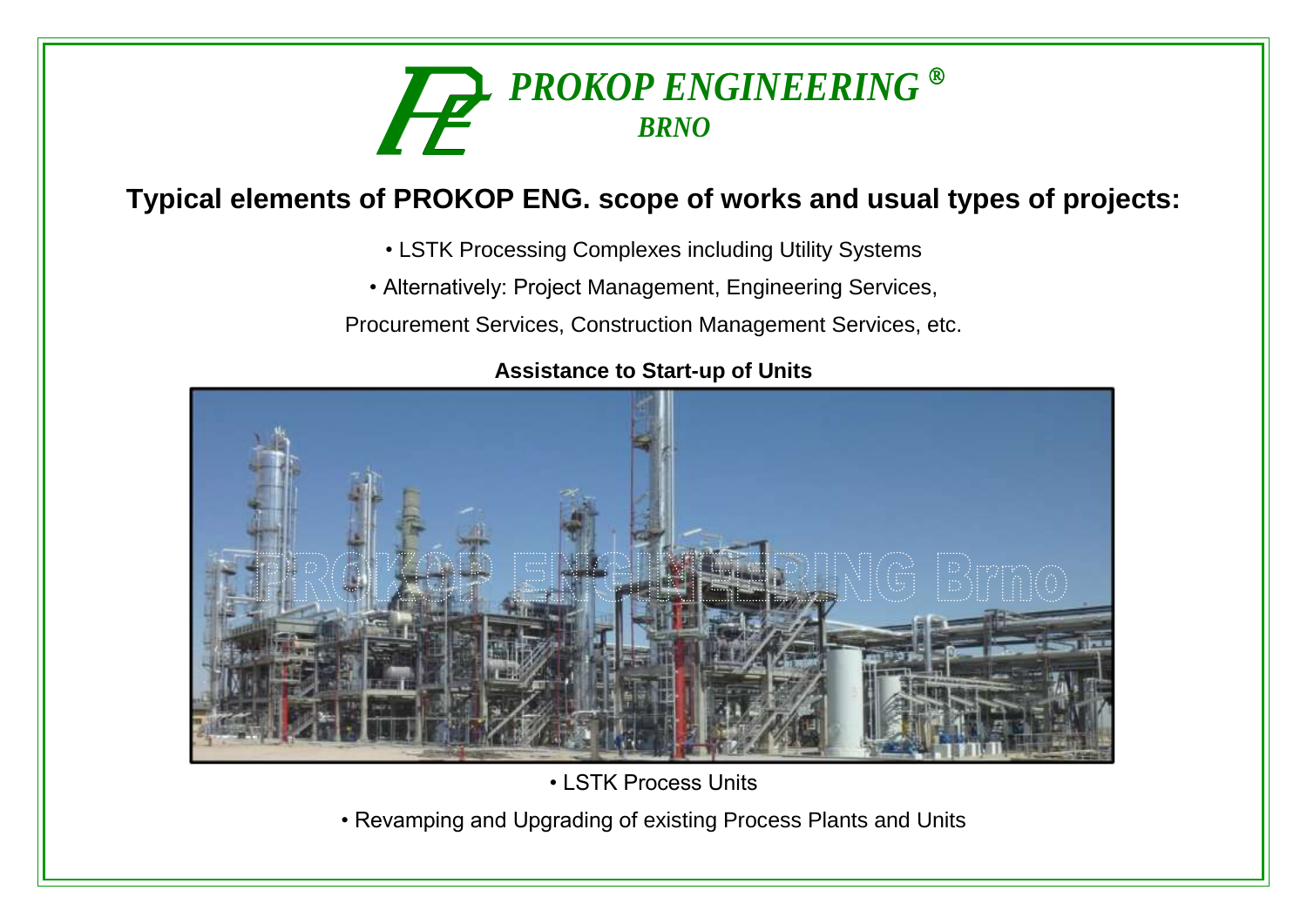

## **Project Management, Engineering, Procurement and Construction, Management Tools**

- *PROJECT MANAGEMENT*
	- Blue Ciello Teamwork
		- Microsoft Project
- *PROCESS ENGINEERING*
	- Aspen HYSYS
- *MULTIDISCIPLINARY and PIPING & MECHANICAL ENGINEERING, 2-D, 3-D DESIGNING and MODELS* - PDMS, AutoCAD
	- Cumulative piping elements counting database system MS Access, MS Excel
	- *INSTRUMENTATION & CONTROL, ELECTRICAL*
- INTools, AutoCAD, MS Word, MS Excel

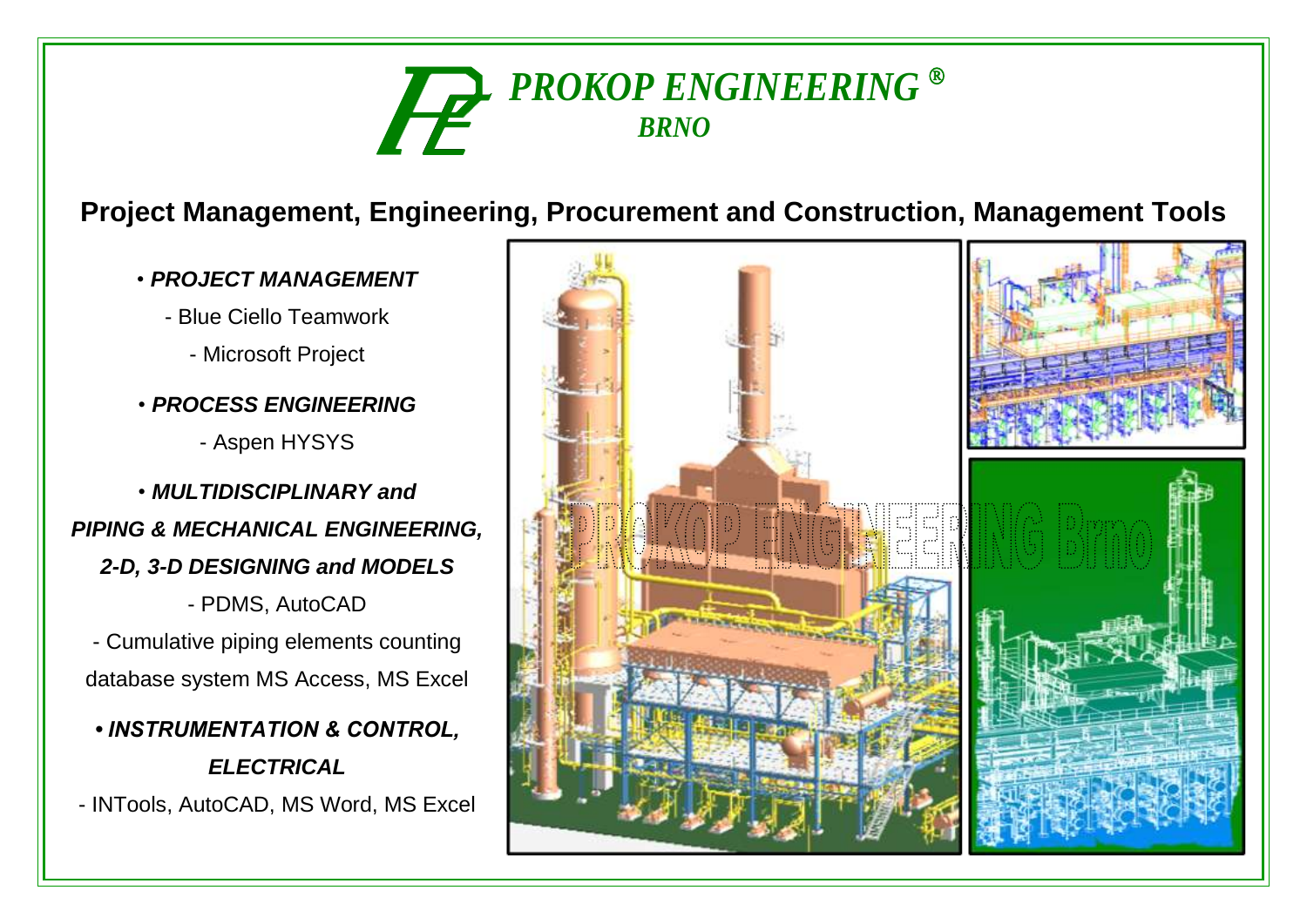

**• Middistillates Hydrogendesulfurization Complex** - Paramo, Czech Republic

Main Contractor - PROKOP ENGINEERING

LSTK from Feasibility Study through Basic Design, Detail Design, Procurement and Supply, Construction, Start-up and Commissioning and Operation and parallel Training of Operators for 3 months after Start-up



#### *Production of Ultra Low Sulfur*

Diesel - 10 ppm Capacity – 250 000 tons/year, increased via small revamp by 30% 3 years after initial startup

#### **Hydrogen Unit**

Capacity  $-1$  560 Nm<sup>3</sup>/hr, Natural Gas Steam Reforming based on licence from KTI Rome Part of Middistillates Hydrogendesulfurization Complex

#### **Sulfur Recovery Unit**

Capacity - 400 kg/hr Efficiency - 99,9% Claus Process & RAR Tail Gas Clean-up Licenced by KTI Milano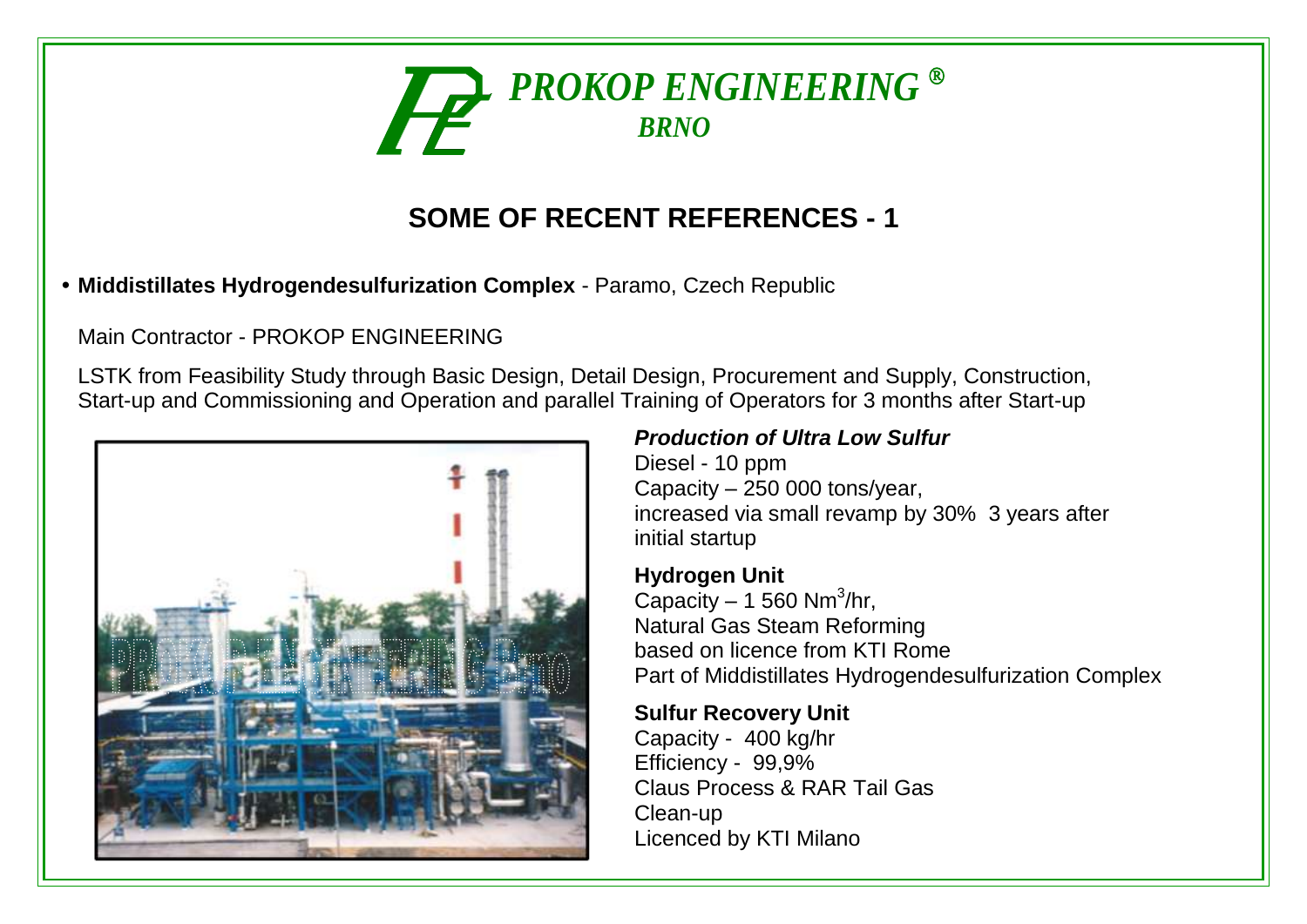

**• DCH / HYLUBE Process Plant** - Egypt

Main Contractor - Joint Venture TECHNOEXPORT / PROKOP ENGINEERING (LSTK)



#### *Processing of waste oils to produce 1st quality base oils*

Capacity – 25 000 tons/year,

Based on UOP license and Basic Design

1<sup>st</sup> commercial installation of this technology worldwide

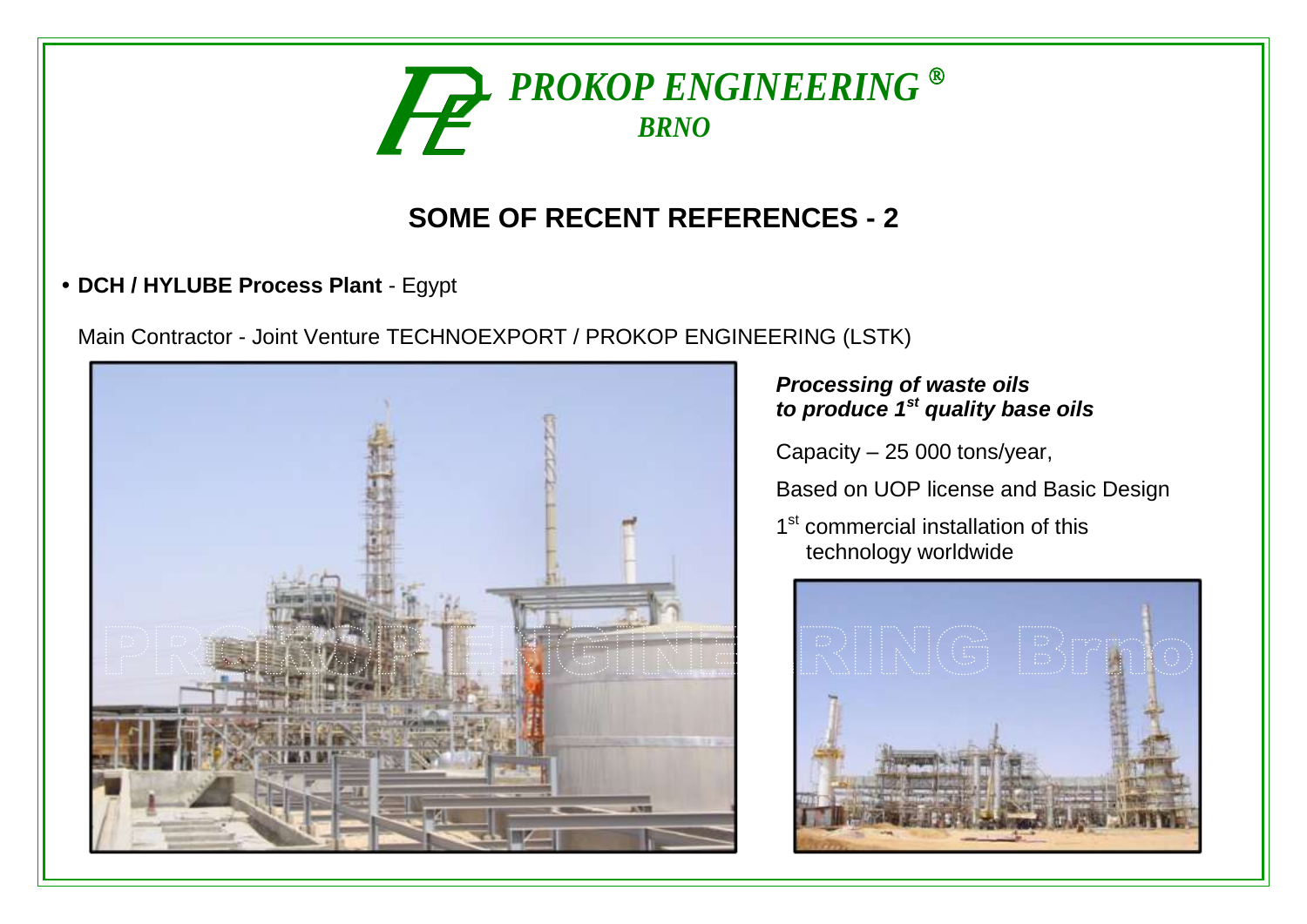

**• HYLUBE Process Plant** – Puralube Zeitz, Germany

PROKOP ENGINEERING SoW (LSTK Heaters Package), Detailed Engineering of the Plant



#### *Processing of waste oils to produce 1st quality base oils*

Capacity – 80 000 tons/year,

Based on UOP license and Basic Design

Supply and installation Heaters Package Detailed engineering of the Plant by PROKOP

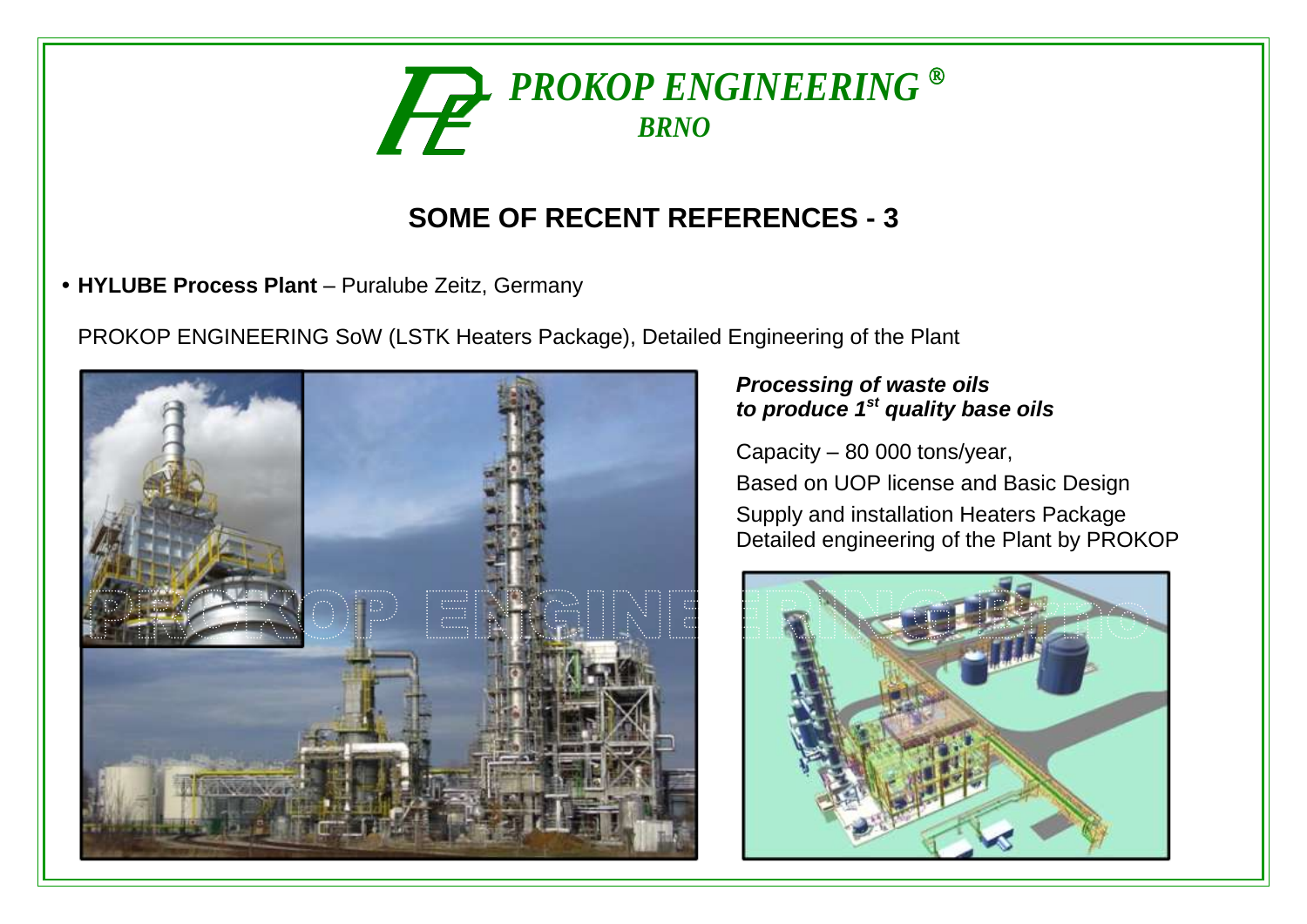

**• Revamp of Atmospheric (CDU) and Vacuum (VDU) Distillation Units** – Banias Refinery, Syria

Main Contractor - TECHNOEXPORT Prague / PROKOP ENGINEERING



#### *Overall huge revamp and upgrade of 30 years old Crude and Vacuum Distillation Units*

Capacity of CDU – 6 000 000 tons/year Capacity of VDU – 3 000 000 tons/year

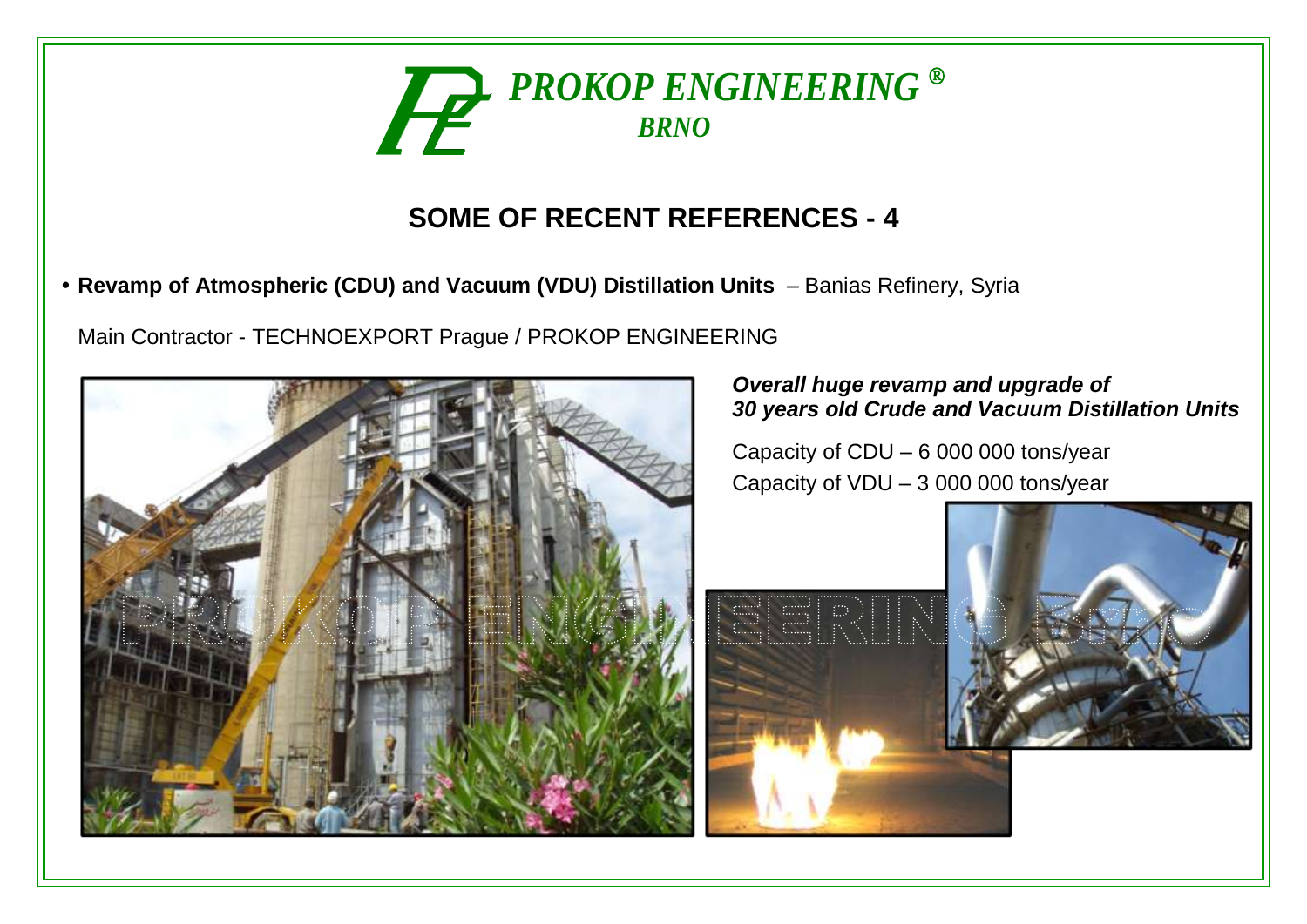

**• Fluid Catalytic Cracking** - Czech Refining Co. (Česká rafinérská), Czech Republic **ISBL Project (incl. Elevated Flare, Cooling Towers etc.)**



PROKOP ENGINEERING acting as nominated subcontractor to Main Contractor Fluor Daniel B.V.

#### PROKOP ENGINEERING

- Specified Process Units and Systems
- Complete Civil & Architectural
- Complete Authority Engineering and design verification

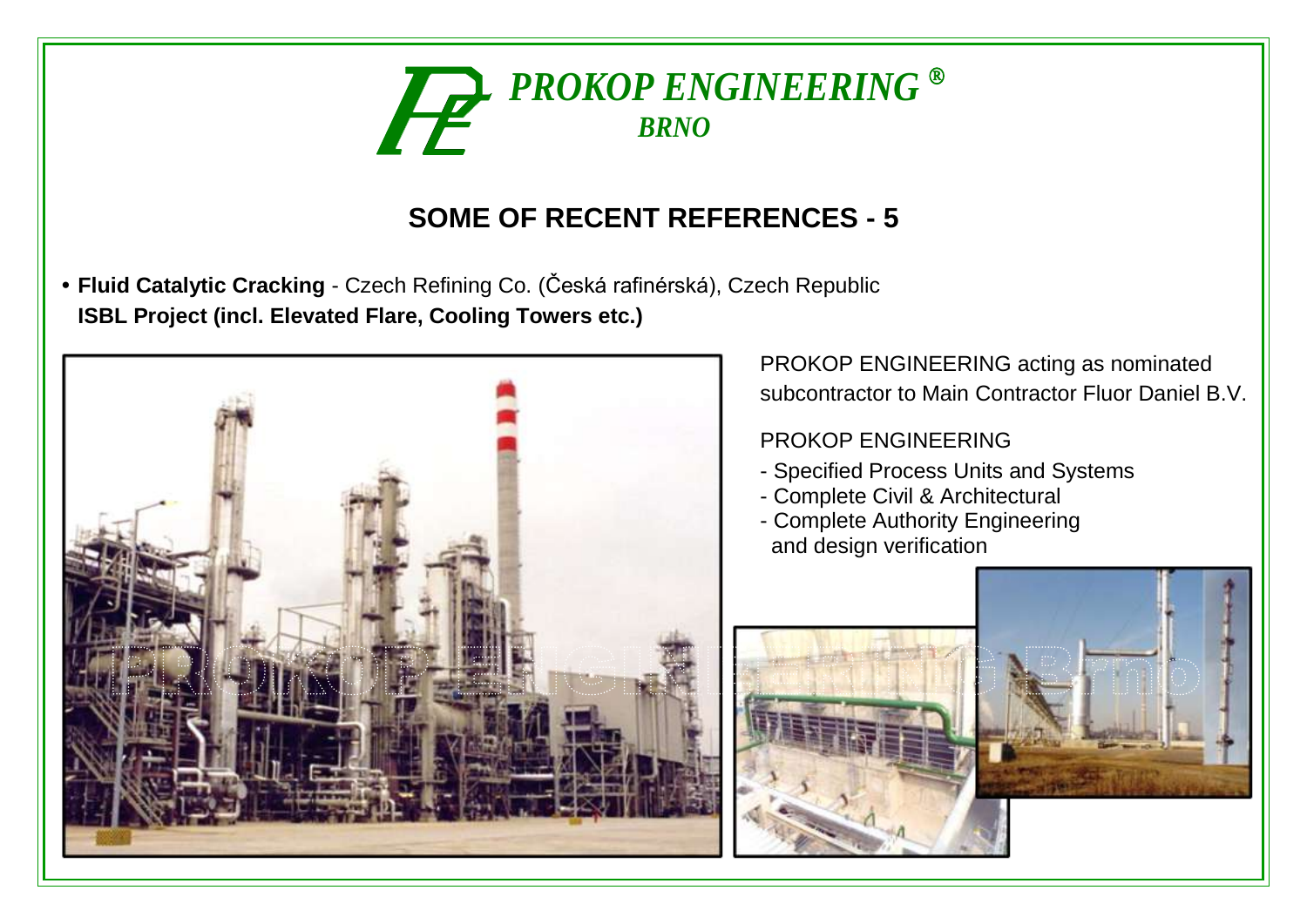

**• Crude Distillation Unit 1** (Capacity 70 000 BPSD, Commissioning 2009) – Midland Refineries Co., Daura Refinery, Iraq Main Contractor - PROKOP ENGINEERING / TECHNOEXPORT



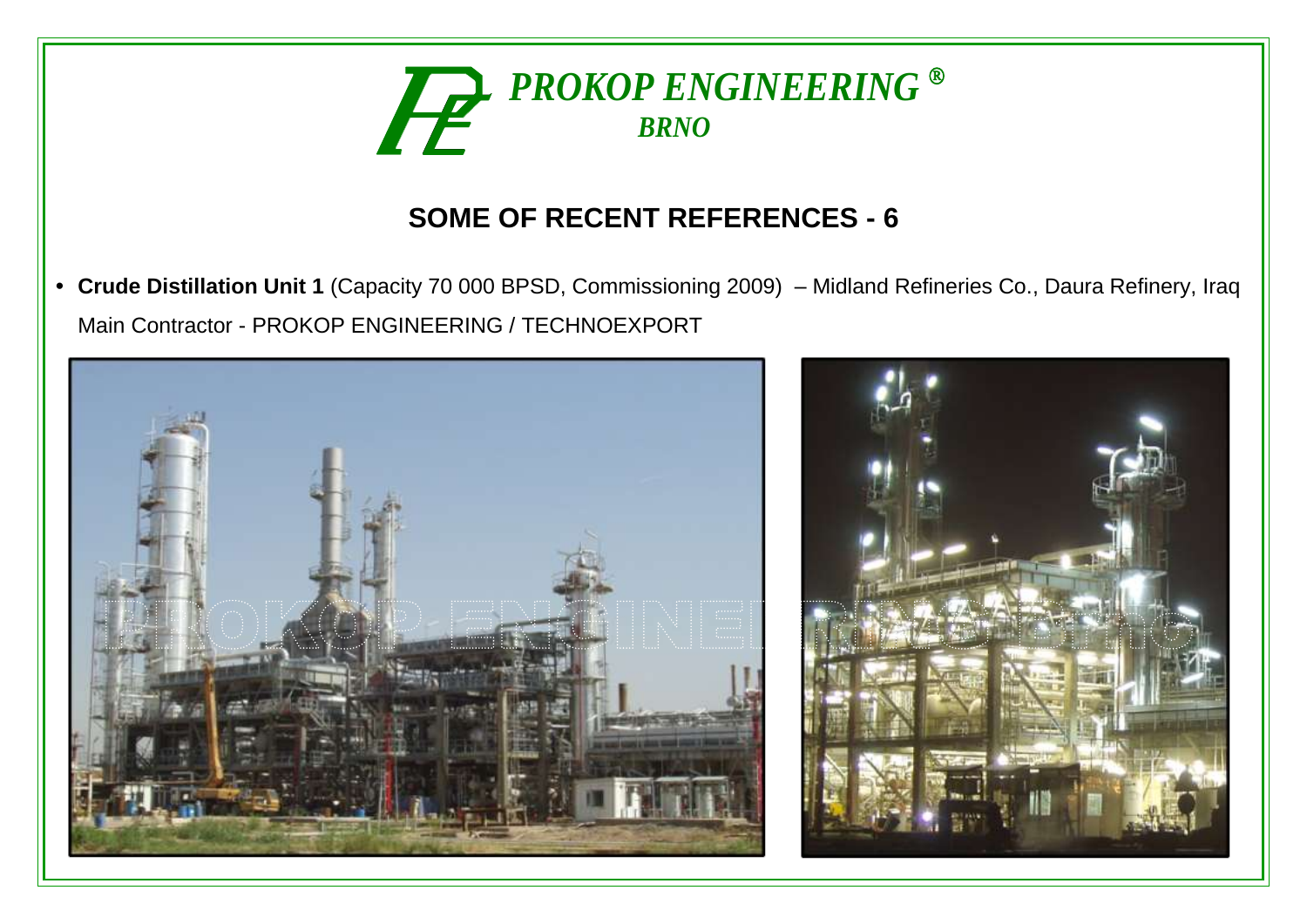

**• Crude Distillation Unit 2** (Capacity 70 000 BPSD, Commissioning 2010) – Midland Refineries Co., Daura Refinery, Iraq Main Contractor - PROKOP ENGINEERING / TECHNOEXPORT

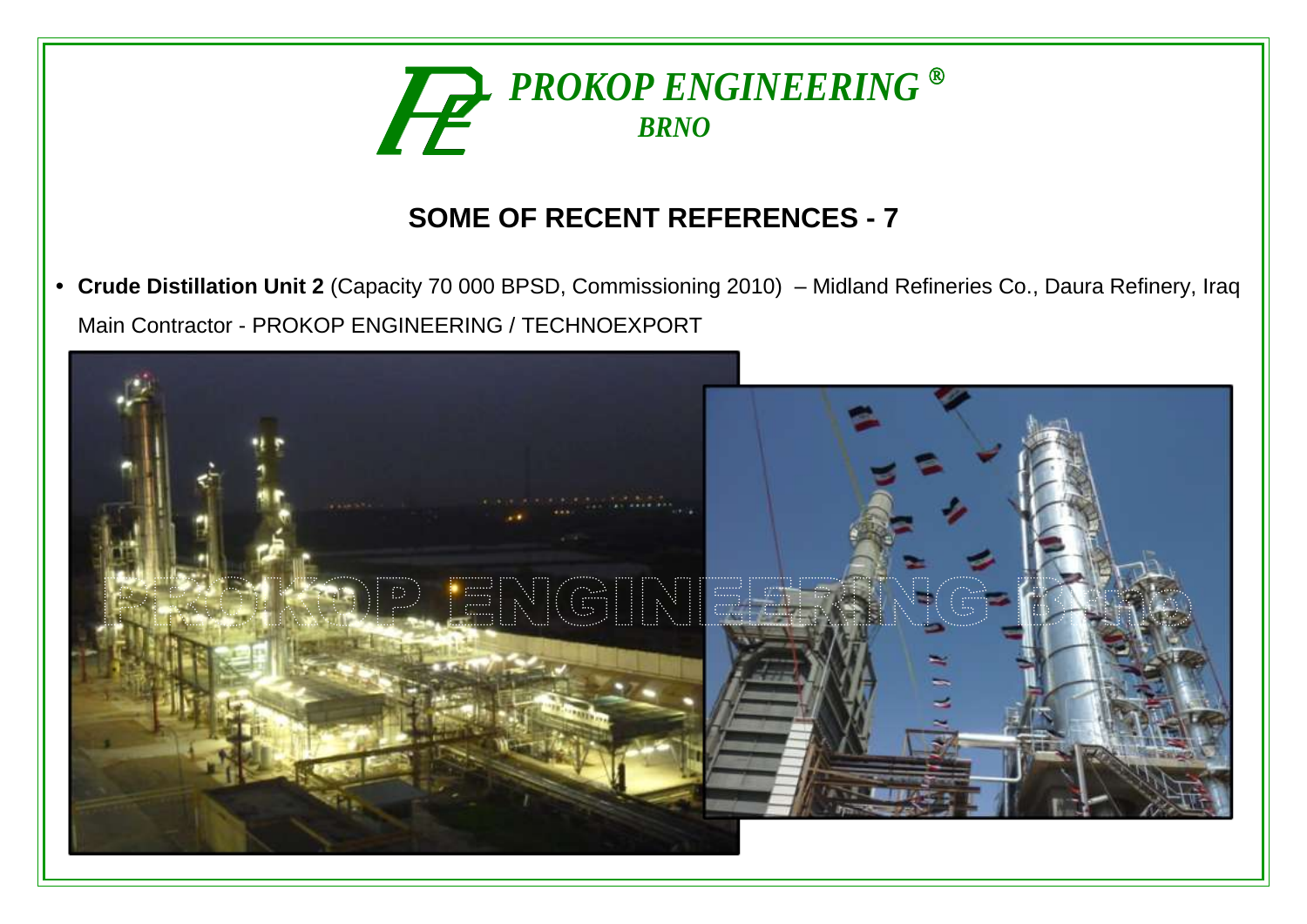

**• Crude Distillation Unit + LPG Unit** (Capacity 70 000 BPSD) – South Refineries Co., Basrah Refinery, Iraq Main Contractor - PROKOP ENGINEERING / TECHNOEXPORT